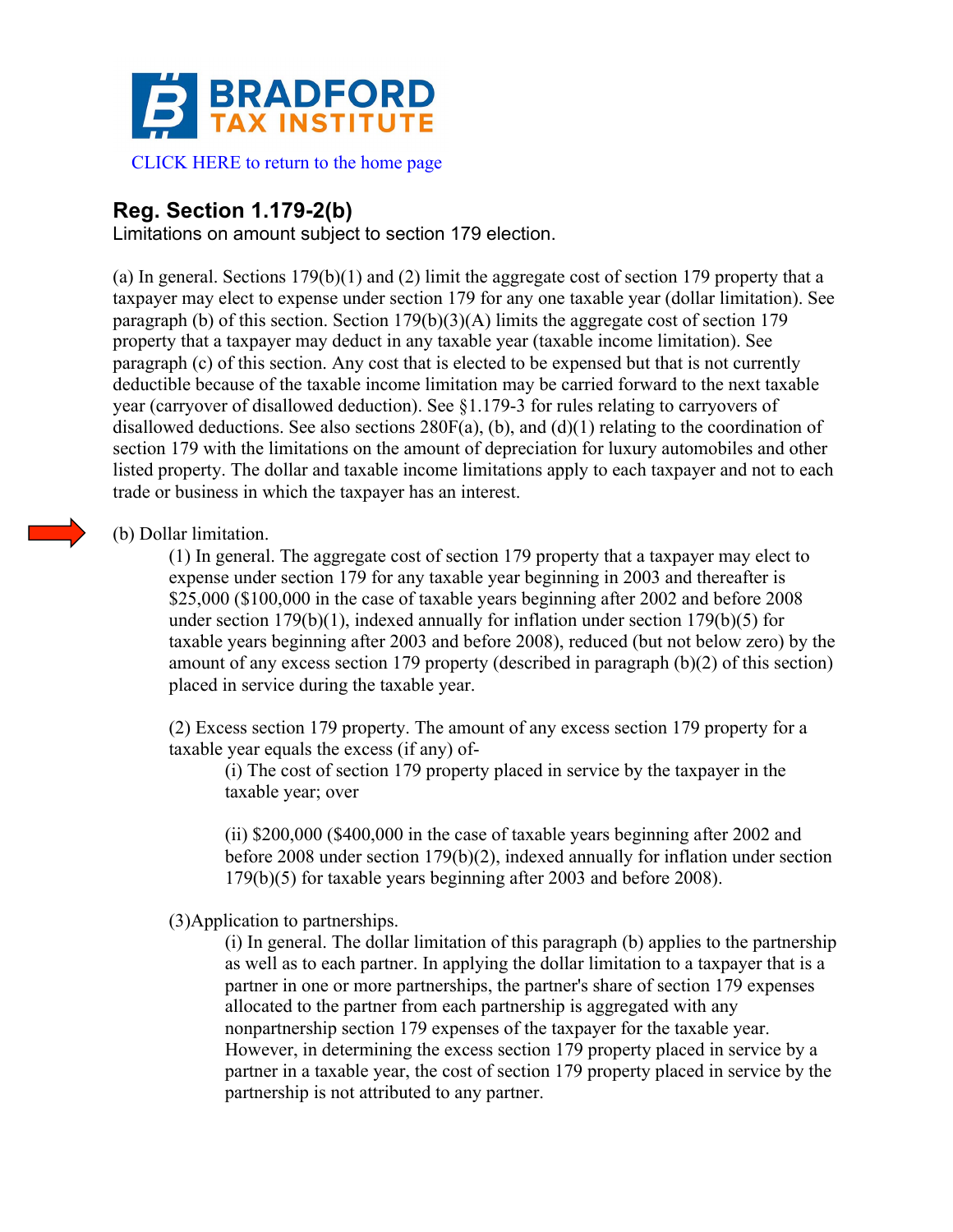(ii) Example. The following example illustrates the provisions of paragraph  $(b)(3)(i)$  of this section.

Example. Example. During 1991, CD, a calendar-year partnership, purchases and places in service section 179 property costing \$150,000 and elects under section 179(c) and §1.179-5 to expense \$10,000 of the cost of that property. CD properly allocates to C, a calendar-year taxpayer and a partner in CD, \$5,000 of section 179 expenses (C's distributive share of CD's section 179 expenses for 1991). In applying the dollar limitation to C for 1991, C must include the \$5,000 of section 179 expenses allocated from CD. However, in determining the amount of any excess section 179 property C placed in service during 1991, C does not include any of the cost of section 179 property placed in service by CD, including the \$5,000 of cost represented by the \$5,000 of section 179 expenses allocated to C by the partnership.

(iii) Partner's share of section 179 expenses. Section 704 and the regulations thereunder govern the determination of a partner's share of a partnership's section 179 expenses for any taxable year. However, no allocation among partners of the section 179 expenses may be modified after the due date of the partnership return (without regard to extensions of time) for the taxable year for which the election under section 179 is made.

(iv) Taxable year. If the taxable years of a partner and the partnership do not coincide, then for purposes of section 179, the amount of the partnership's section 179 expenses attributable to a partner for a taxable year is determined under section 706 and the regulations thereunder (generally the partner's distributive share of partnership section 179 expenses for the partnership year that ends with or within the partner's taxable year).

(v) Example. The following example illustrates the provisions of paragraph  $(b)(3)(iv)$  of this section.

Example. AB partnership has a taxable year ending January 31. A, a partner of AB, has a taxable year ending December 31. AB purchases and places in service section 179 property on March 10, 1991, and elects to expense a portion of the cost of that property under section 179. Under section 706 and  $\S1.706-1(a)(1)$ , A will be unable to claim A's distributive share of any of AB's section 179 expenses attributable to the property placed in service on March 10, 1991, until A's taxable year ending December 31, 1992.

(4)S Corporations. Rules similar to those contained in paragraph (b)(3) of this section apply in the case of S corporations (as defined in section  $1361(a)$ ) and their shareholders. Each shareholder's share of the section 179 expenses of an S corporation is determined under section 1366.

#### (5)Joint returns.

(i) In general. A husband and wife who file a joint income tax return under section 6013(a) are treated as one taxpayer in determining the amount of the dollar limitation under paragraph (b)(1) of this section, regardless of which spouse purchased the property or placed it in service.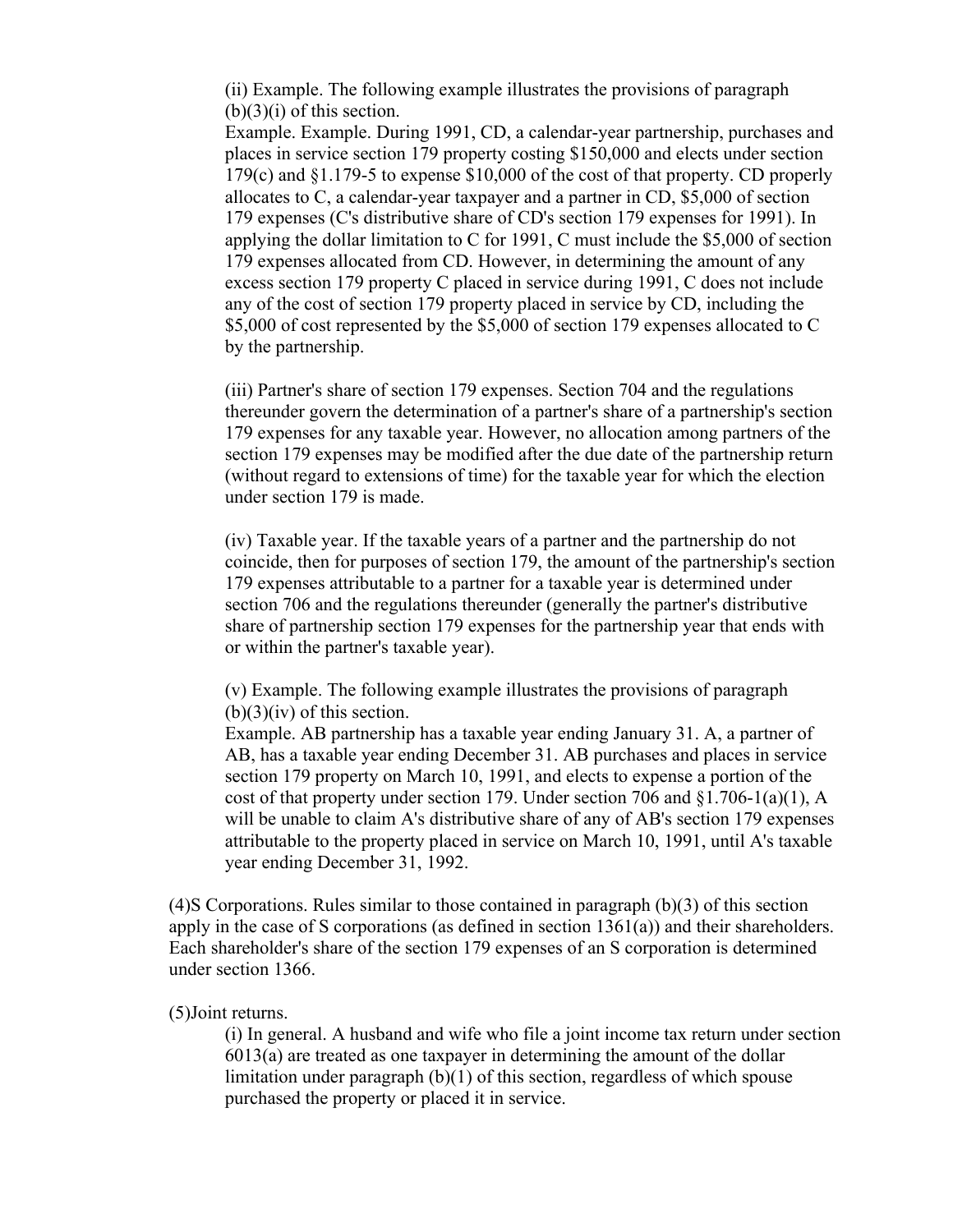(ii) Joint returns filed after separate returns. In the case of a husband and wife who elect under section 6013(b) to file a joint income tax return for a taxable year after the time prescribed by law for filing the return for such taxable year has expired, the dollar limitation under paragraph (b)(1) of this section is the lesser of-

(A) The dollar limitation (as determined under paragraph  $(b)(5)(i)$  of this section); or

(B) The aggregate cost of section 179 property elected to be expensed by the husband and wife on their separate returns.

(iii) Example. The following example illustrates the provisions of paragraph  $(b)(5)(ii)$  of this section.

Example. During 1991, Mr. and Mrs. B, both calendar-year taxpayers, purchase and place in service section 179 property costing \$100,000. On their separate returns for 1991, Mr. B elects to expense \$3,000 of section 179 property as an expense and Mrs. B elects to expense \$4,000. After the due date of the return they elect under section 6013(b) to file a joint income tax return for 1991. The dollar limitation for their joint income tax return is \$7,000, the lesser of the dollar limitation (\$10,000) or the aggregate cost elected to be expensed under section 179 on their separate returns (\$3,000 elected by Mr. B plus \$4,000 elected by Mrs. B, or \$7,000).

(6)Married individuals filing separately.

(i) In general. In the case of an individual who is married but files a separate income tax return for a taxable year, the dollar limitation of this paragraph (b) for such taxable year is the amount that would be determined under paragraph  $(b)(5)(i)$  of this section if the individual filed a joint income tax return under section 6013(a) multiplied by either the percentage elected by the individual under this paragraph (b)(6) or 50 percent. The election in the preceding sentence is made in accordance with the requirements of section 179(c) and §1.179-5. However, the amount determined under paragraph  $(b)(5)(i)$  of this section must be multiplied by 50 percent if either the individual or the individual's spouse does not elect a percentage under this paragraph  $(b)(6)$  or the sum of the percentages elected by the individual and the individual's spouse does not equal 100 percent. For purposes of this paragraph (b)(6), marital status is determined under section 7703 and the regulations thereunder.

(ii) Example. The following example illustrates the provisions of paragraph  $(b)(6)(i)$  of this section.

Example. Mr. and Mrs. D, both calendar-year taxpayers, file separate income tax returns for 1991. During 1991, Mr. D places \$195,000 of section 179 property in service and Mrs. D places \$9,000 of section 179 property in service. Neither of them elects a percentage under paragraph  $(b)(6)(i)$  of this section. The 1991 dollar limitation for both Mr. D and Mrs. D is determined by multiplying by 50 percent the dollar limitation that would apply had they filed a joint income tax return. Had Mr. and Mrs. D filed a joint return for 1991, the dollar limitation would have been \$6,000, \$10,000 reduced by the excess section 179 property they placed in service during 1991 (\$195,000 placed in service by Mr. D plus \$9,000 placed in service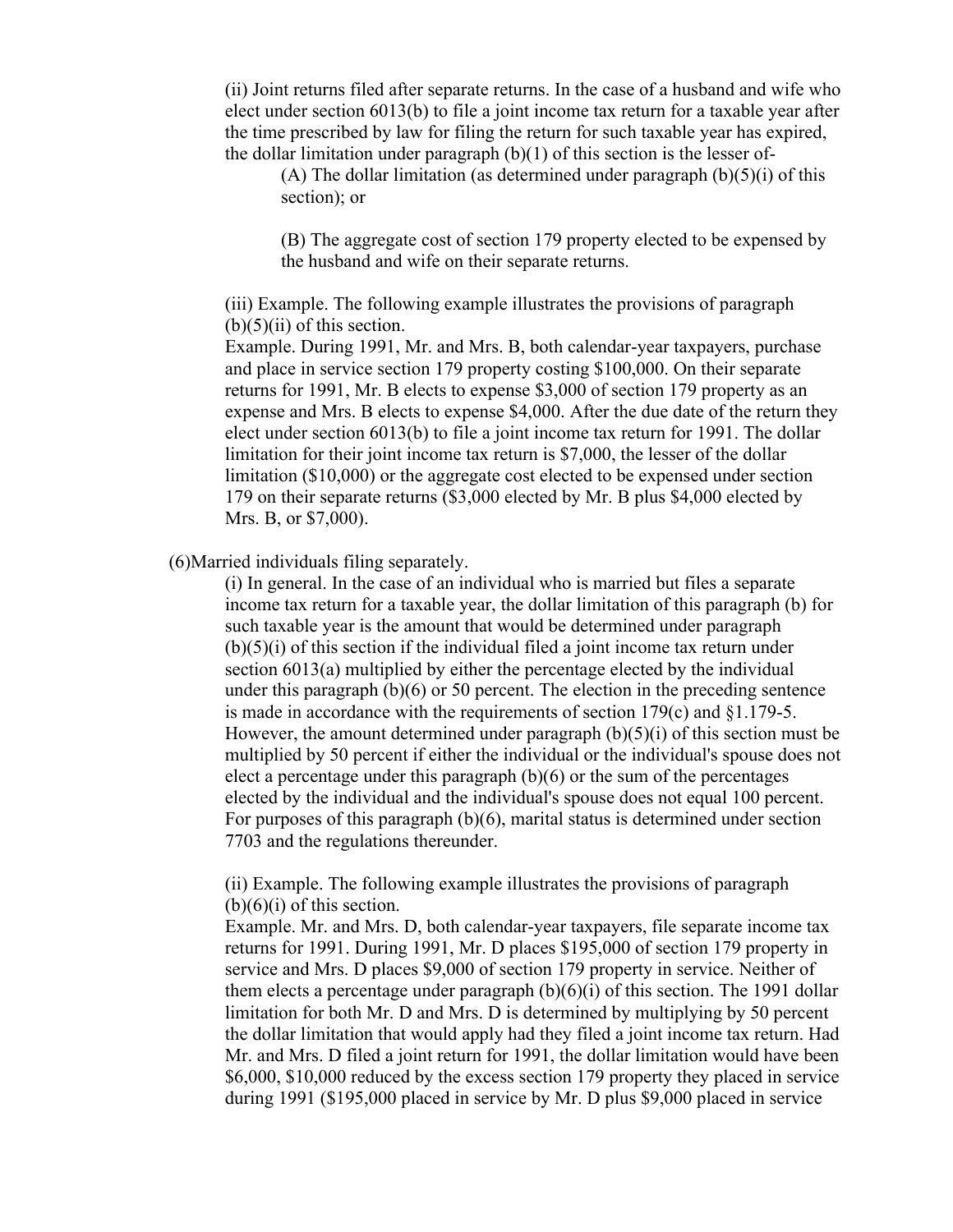by Mrs. D less \$200,000, or \$4,000). Thus, the 1991 dollar limitation for Mr. and Mrs. D is \$3,000 each (\$6,000 multiplied by 50 percent).

(7) Component members of a controlled group.

(i) In general. Component members of a controlled group (as defined in  $\S$  1.179-4(f)) on a December 31 are treated as one taxpayer in applying the dollar limitation of sections 179(b)(1) and (2) of this paragraph (b). The expense deduction may be taken by any one component member or allocated (for the taxable year of each member that includes that December 31) among the several members in any manner. Any allocation of the expense deduction must be pursuant to an allocation by the common parent corporation if a consolidated return is filed for all component members of the group, or in accordance with an agreement entered into by the members of the group if separate returns are filed. If a consolidated return is filed by some component members of the group and separate returns are filed by other component members, the common parent of the group filing the consolidated return must enter into an agreement with those members that do not join in filing the consolidated return allocating the amount between the group filing the consolidated return and the other component members of the controlled group that do not join in filing the consolidated return. The amount of the expense allocated to any component member, however, may not exceed the cost of section 179 property actually purchased and placed in service by the member in the taxable year. If the component members have different taxable years, the term "taxable year" in sections  $179(b)(1)$  and  $(2)$ means the taxable year of the member whose taxable year begins on the earliest date.

(ii) Statement to be filed. If a consolidated return is filed, the common parent corporation must file a separate statement attached to the income tax return on which the election is made to claim an expense deduction under section 179. See § 1.179-5. If separate returns are filed by some or all component members of the group, each component member not included in a consolidated return must file a separate statement attached to the income tax return on which an election is made to claim a deduction under section 179. The statement must include the name, address, employer identification number, and the taxable year of each component member of the controlled group, a copy of the allocation agreement signed by persons duly authorized to act on behalf of the component members, and a description of the manner in which the deduction under section 179 has been divided among the component members.

(iii) Revocation. If a consolidated return is filed for all component members of the group, an allocation among such members of the expense deduction under section 179 may not be revoked after the due date of the return (including extensions of time) of the common parent corporation for the taxable year for which an election to take an expense deduction is made. If some or all of the component members of the controlled group file separate returns for taxable years including a particular December 31 for which an election to take the expense deduction is made, the allocation as to all members of the group may not be revoked after the due date of the return (including extensions of time) of the component member of the